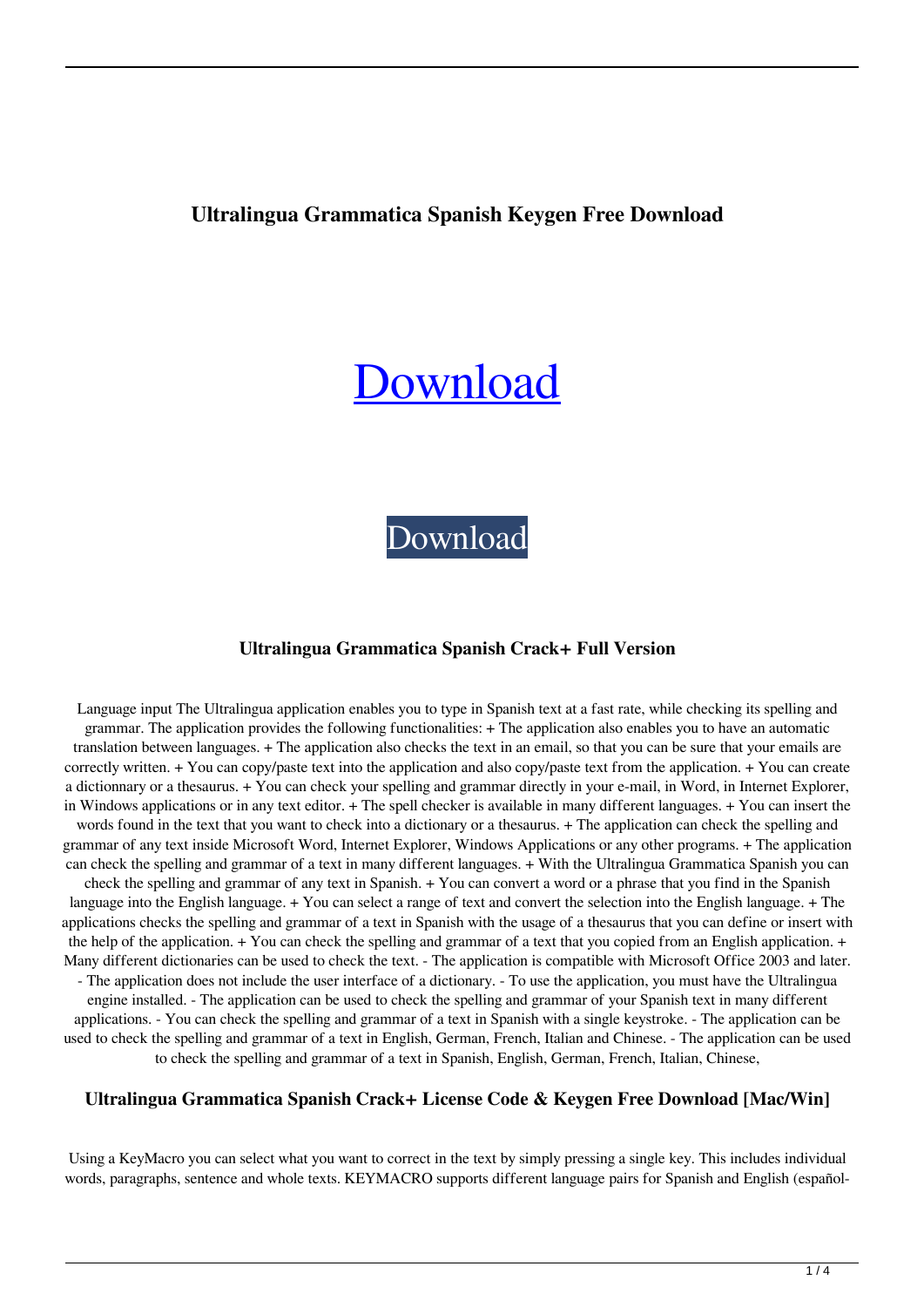castellano, castellano-español, hispanohablante-castellano, castellano-hebreo, español-latino, español-americano, hispanohablante-latino, and español-glotego). A single keystroke will activate the KEYMACRO language selection dialog allowing you to choose the correct or desired language. KEYMACRO can be used in numerous ways; Text Entry Spell-Checking and Grammar Checking Text Translation (Typewriter) External links Ultralingua Official Site KEYMACRO Site Category:Windows-only software Category:Spelling Category:Linguistics software Category:2003 softwareQ: why linux kernel gives "Import error: linux/compiler.h" I have installed the gcc 4.7.2 compiler and also other required libraries to compile my linux kernel. So, when I try to run the makefile it gives a compilation error: make -C /lib/modules/3.13.0-74-generic/build M=/home/shubham/linux\_kernel/virtualbox-5.0.14 M=/home/shubham/linux\_kernel/vmware-tools-5.2.0-1005./scripts/fakeroot make -C /lib/modules/3.13.0-74-generic/build M=/home/shubham/linux\_kernel/virtualbox-5.0.14 M=/home/shubham/linux\_kernel/vmware-tools-5.2.0-1005 modules make[1]: Entering directory `/usr/src/linuxheaders-3.13.0-74-generic' CC [M] /home/shubham/linux\_kernel/virtualbox-5.0.14/linuxheaders-3.13.0-74-generic/src/Kconfig.os-build-specific In file included from /home/shubham/linux\_kernel 77a5ca646e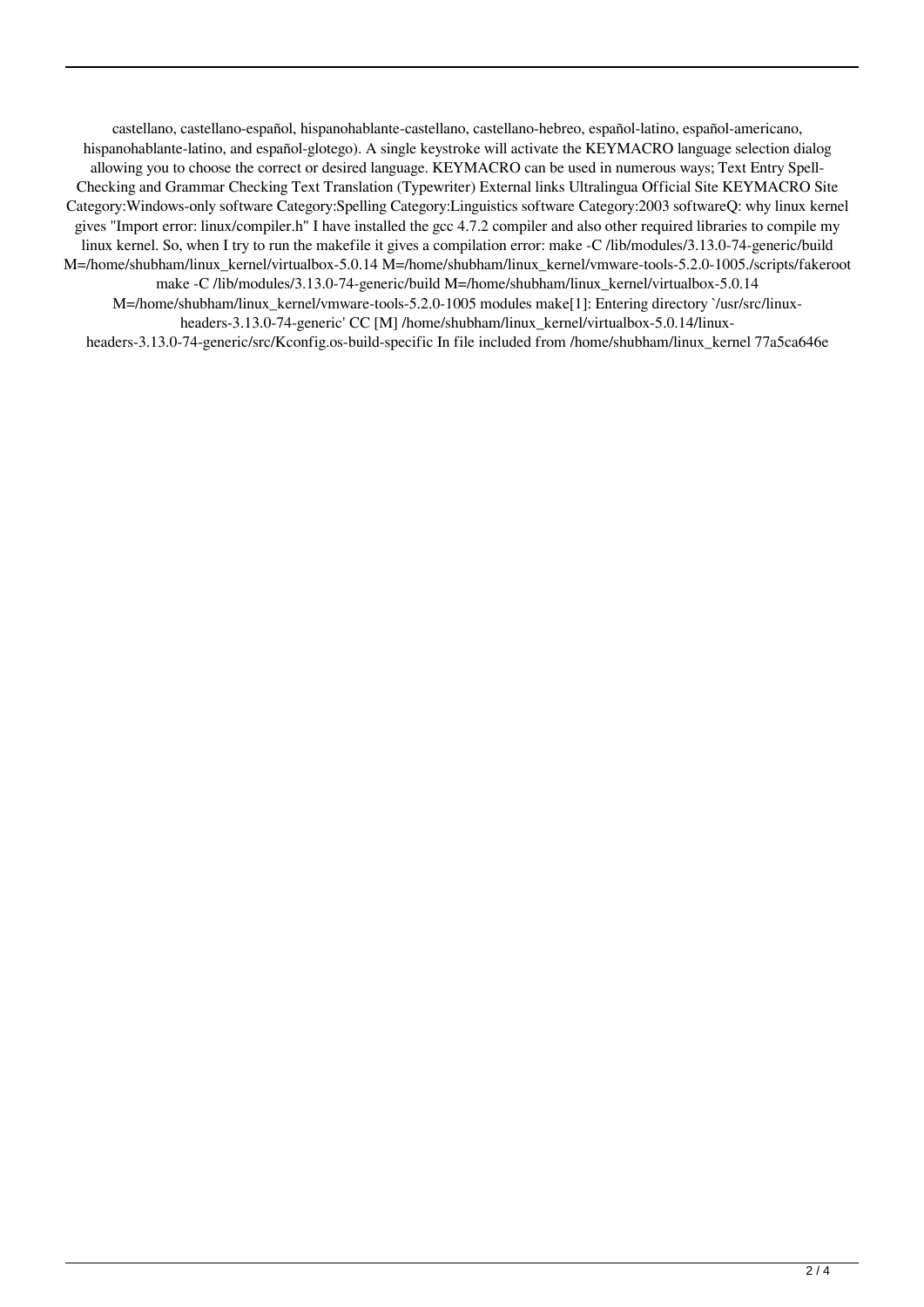## **Ultralingua Grammatica Spanish (Latest)**

Create your own spelling and grammar correction tests in Spanish! It is very simple to use: Just type your text and press the "spell" button. It also offers many useful features: - Test your spelling and grammar - Use the application as a full-featured spellchecker. - Create your own spelling and grammar tests - Create your own grammar and spelling tests by typing in the Spanish sentences you want to test, or from any text you wish. - Automatically correct your spelling and grammar - You can select Spanish words for automatic correction. - Conjugate verbs - Change the verb tense according to your needs. - Translate the text - Words found in the text can be automatically translated. - Advanced text editor - Customize the text editing window in your language. - Compare texts - Check that the Spanish text you create matches the original text. - Style tool - Use the tool bar to create your own custom text styles. - Create alerts - Set alerts that will be shown when you misspell a word. - Display corrections - Download the corrected text and other suggestions. - Lengthen words - Extract the shortest versions of common words, such as mil or quinientos. - Register Ultralingua - Save your corrections and other settings. - Option to buy - Purchase a license. - Share Ultralingua - Post and share your corrections with others! - Save files - Save changes to the original files. - The text is saved in a file that can be opened with Notepad, WordPad or any other text editor. - Drag and drop files - You can easily drag and drop the files to the application. - User interface - The application is designed for Windows XP, Vista, 7, 8 and 10. - Languages - Supports English, Spanish, French, German, Italian and Portuguese. - Multilingual - Works with any language, even in a different locale. - Keywords - Supports the Spanish, French, German, Italian and Portuguese keywords. - Automatic correction - Verbs and nouns that are not part of the list are automatically corrected. - Speak - Speak the words found in the text. - Project - In the future we are working on developing a large range of new features, among other things a database where you will be able to manage your custom corrections and files in

## **What's New In?**

Ultralingua Grammatica Spanish is a simple to use application that enables you to enter custom text in Spanish and check its spelling and grammar. Ultralingua Grammatica Spanish allows you to proof and perfect your writing using the same correction tool in many different applications. With a single keystroke you can easily check spelling and grammar in your email, on the web and in your professional documents. The application is also capable of translating words found in the text as well as conjugate the verbs to various tenses. Technical specification: Software version: 5.0 Language(s): Spanish Size: 36M Bundle version: 1.0 License(s): MIT License Ultralingua Grammatica Spanish 5.0 has a user-friendly interface that makes it easy to learn how to use the software and allows you to check your spelling and grammar effortlessly. You will find all features easy to understand. You can also easily adjust the application's settings to adapt to your own personal preferences. The application's software and user interface also provides you with helpful messages in different languages. Ultralingua Grammatica Spanish 5.0 offers you the ability to view, review, edit and correct your texts in Spanish through different types of text files. The application also provides you with the ability to create documents and messages in Spanish, and to use the word and sentence finders. The application's spell and grammar checker and the ability to translate words found in the text is also included. If you require other languages, Ultralingua Grammatica Spanish 5.0 enables you to add support for other languages. Ultralingua Grammatica Spanish 5.0 has been developed and is maintained by the Spanish company Ultralingua. Ultralingua Grammatica Spanish 5.0 requires Mac OS X 10.4 or later. See also Ultralingua External links Ultralingua website Ultralingua Grammatica Spanish 5.0 Category:Software companies of Spain Category:Spanish-language softwareWarfarin-associated priapism in a previously healthy patient with thyrotoxicosis. Priapism is a clinical condition in which an erection persists for longer than 4 hours. Priapism associated with anticoagulation therapy has been described previously in the setting of cavernous malignancy, benign penile tumors, sickle cell disease, and use of phenytoin. We report the case of a 63-year-old man with a history of thyrotoxicosis and recent warfarin initiation who presented to our emergency department with a 2-week history of painful penile erection. On examination, the patient was noted to have a suprapubic tender mass, which was diagnosed on ultrasound examination as a heterogeneous mass consistent with a he